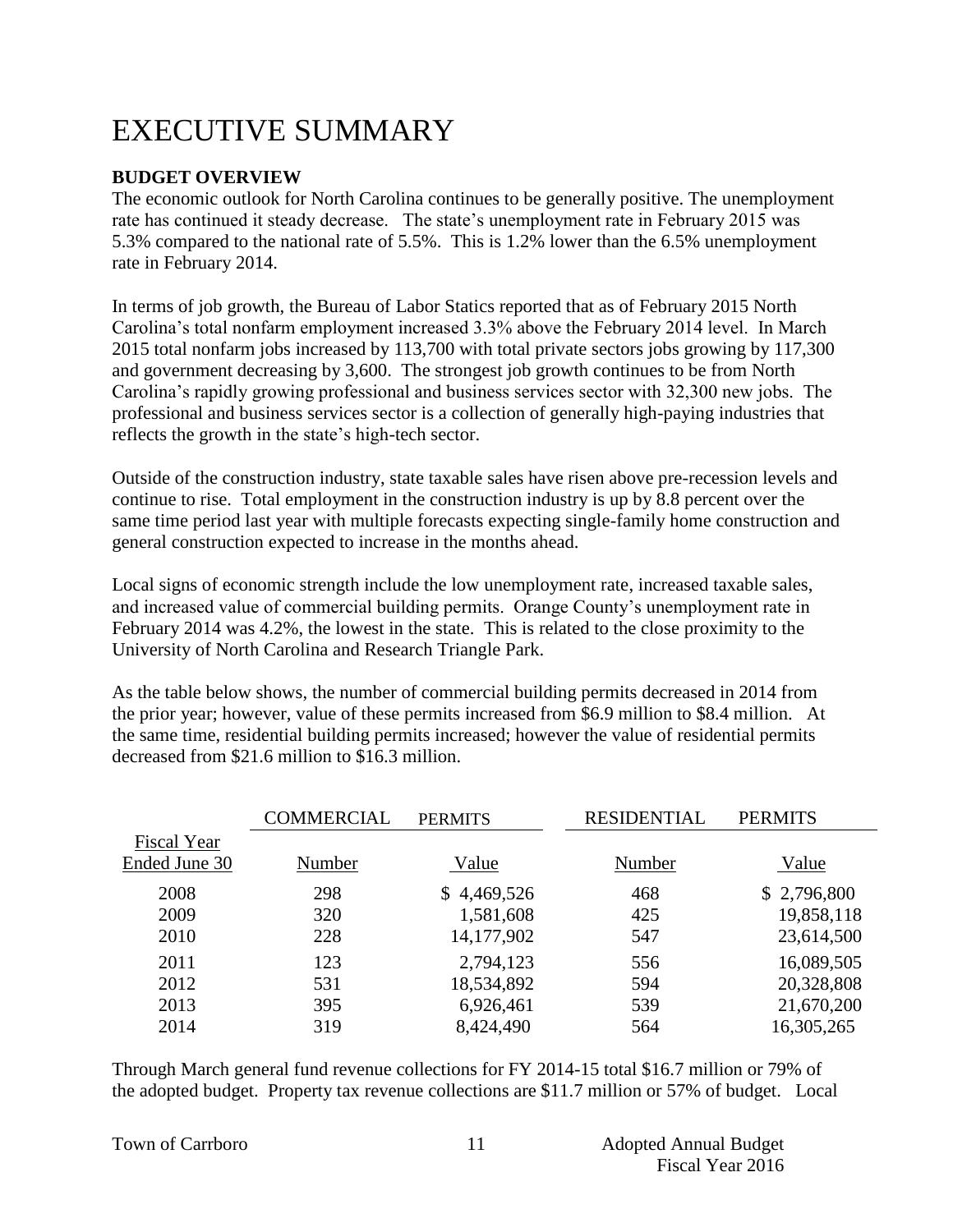sales tax revenues through January total \$1.8 million. Unrestricted intergovernmental revenues are 70% of budget. Overall, total revenue collections for FY 2014-15 are expected to exceed the adopted budget.

While most economic indicators for the state remain strong with positive projections for the future, the Town continues its conservative approach in estimating revenues. There are a number of bills under consideration in the North Carolina General Assembly that if enacted has the potential to significantly affect local government revenues in the future. Of particular concern for local governments is a proposed redistribution of local sales tax based on per capita rather than sales point of origin. For the FY 2015-16 budget the Town assumes that the General Assembly will make no changes in 2015 that would negatively impact its existing revenues.

In developing the FY 2015-16 budget, the Town continued its conservative fiscal approach used over the past several years. Operating expenses were identified for reduction, capital item requests were re-prioritized and some vehicle/equipment purchases deferred to future years. The major goals in development of the 2015-16 budget were to:

- implement the Board's strategic priorities,
- manage costs while improving services to the citizens,
- develop a balanced budget with no property tax rate increase, and,
- provide salary adjustments for Town employees.

The total recommended general fund operating budget for FY 2015-16 is \$21,572,647, an increase of \$258,844 or 1.2% over the adopted budget for 2014-15. By state law, municipalities are required to have a balanced budget where revenues must equal budgeted expenditures.

#### **BUDGET PROCESS**

The budget process is similar to past years, requiring departments to justify their operating budget for the continuation of services as well as any proposed new or expanded services. The continuation budget includes adjustments for price increases in the cost of goods and services; and may include projects and infrastructure expenditures reflected in the annual Capital Improvement Program (CIP) which includes street resurfacing costs, vehicles and equipment, and debt service payments for capital commitments. All other requests defined as "new program or service initiative" are evaluated and, if approved, added to the continuation budget.

#### **REVENUES**

Carrboro's revenue stream has two broad types of revenues: recurring revenues and other financing sources which represent certain one-time inflows of revenue. Recurring revenues consist of property taxes, local sales taxes, other taxes/licenses, and intergovernmental revenues. Together these revenues comprise approximately 93% of general fund revenues.

For FY 2015-16 total recurring revenues are projected to increase by 4% over FY 2014-15. This increase stems from increased property tax revenue increase of 1.2% due to increased valuations, expected sales tax growth, and increase in sales and services. The projected 69% increase in other taxes and licenses is due to the new Tax & Tag System implemented by the North Carolina Department of Motor Vehicles. The tax on a motor vehicle is collected by NC DMV at the time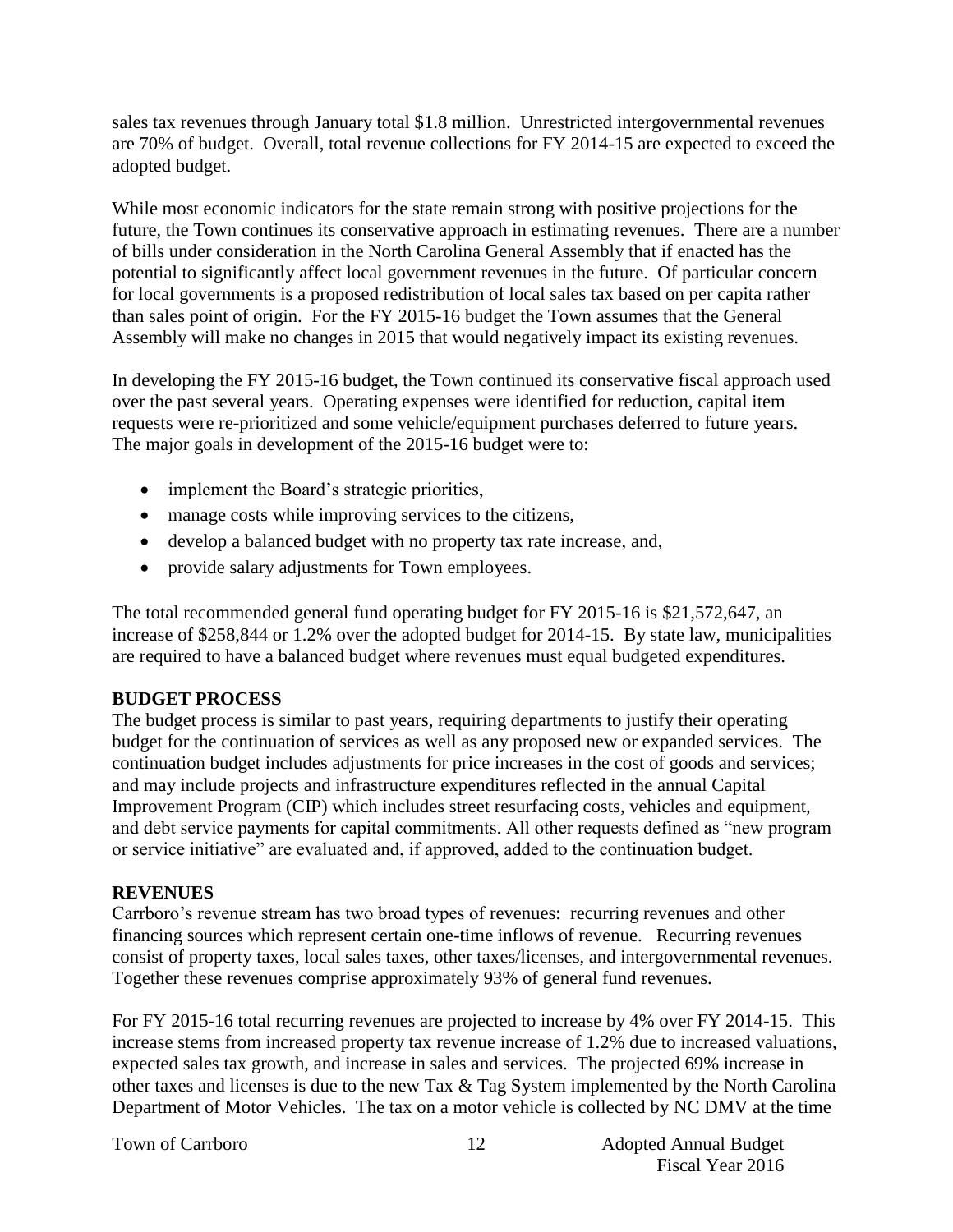of registration. Previously motor vehicles could be registered and then taxes billed and collected by the County Tax Administrator in which the vehicle was registered.

|                                 | FY 2014-15<br><b>Adopted Budget</b> | <b>FY 2015-16 Adopted</b><br><b>Budget</b> | \$ CHANGE     | $\frac{6}{9}$<br><b>CHANGE</b> |
|---------------------------------|-------------------------------------|--------------------------------------------|---------------|--------------------------------|
| <b>Property Taxes</b>           | 12,166,764<br>S                     | 12,315,470<br>\$                           | \$<br>148,706 | 1.2%                           |
| <b>Local Sales Taxes</b>        | 3,371,537                           | 3,825,686                                  | 454,149       | 13.5%                          |
| Other Taxes & Licenses          | 519,728                             | 879,378                                    | 359,650       | 69.2%                          |
| Intergovernmental               | 1,497,513                           | 1,487,344                                  | (10, 169)     | $-0.7\%$                       |
| Fees & Permits                  | 1,336,731                           | 1,233,402                                  | (103, 329)    | $-7.7\%$                       |
| Sales & Services                | 233,145                             | 263,790                                    | 30,645        | 13.1%                          |
| <b>Other Miscellaneous</b>      | 182,189                             | 144,536                                    | (37, 653)     | $-20.7%$                       |
| <b>Total Recurring Revenues</b> | 19,307,607<br>\$                    | \$<br>20,149,606                           | 841,999<br>\$ | 4.4%                           |

## **Recurring Revenues**

Of the total general fund revenues, property and sales tax revenues make up 75% of total revenues and are projected to increase 1.6% and 13%, respectively, in FY 2015-16. The property tax valuation at June 30, 2014 was \$2,088,514,087. For FY 2015-16 total tax valuations are expected to grow by 1% or \$20,885,141 to \$2,109,399,228. Each penny on the tax rate is projected to generate approximately \$208,620. In addition, property tax relief is available for the elderly, permanently-disabled persons, and veterans who meet income and other specific exemption requirements.

Overall local sales tax receipts (\$1.8 million), reflecting six months of collections for the year, are 56% of the FY 2014-15 adopted budget (\$3.3 million) with total collections for the year anticipated to be \$3.7 million. According to the N. C. League of Municipalities report, sales tax distributions to local governments by the state during the first six months of FY 2014-15 were up 12.4% over the same period in FY 2013-14. The League of Municipalities anticipates that sales tax revenues for the current fiscal year will be 7.5% above the FY 2013-14. Retail sales in North Carolina are trending upward and consumer confidence is high. Because of this, the statewide local sales taxes in FY 2015-16 are expected to grow by 4.0% above the FY 2014-15 level. Locally, in the FY 2014-15 budget a decrease in sales tax revenues had been anticipated due to mixed economic signals. However, actual receipts for FY 2014-15 are expected to exceed those of FY 2013-14 and reflect the statewide trends noted by the N. C. League of Municipalities.

Intergovernmental revenues will continue to comprise 7% of general fund revenues, but are expected to decline overall slightly by 1%. Unrestricted intergovernmental revenues overall are expected to decline by 3.0% in FY 2015-16.

In FY 2014-15 the state changed the method of distribution to localities for electricity and piped natural gas sales. This change required general sales tax collected by the state to be allocated to municipalities based on 44% and 20% for electricity and natural gas, respectively. In the past these revenues have been distributed based on the services within municipal boundaries. Electricity distributions to municipalities for the first two quarters of FY 2014-15 were up on an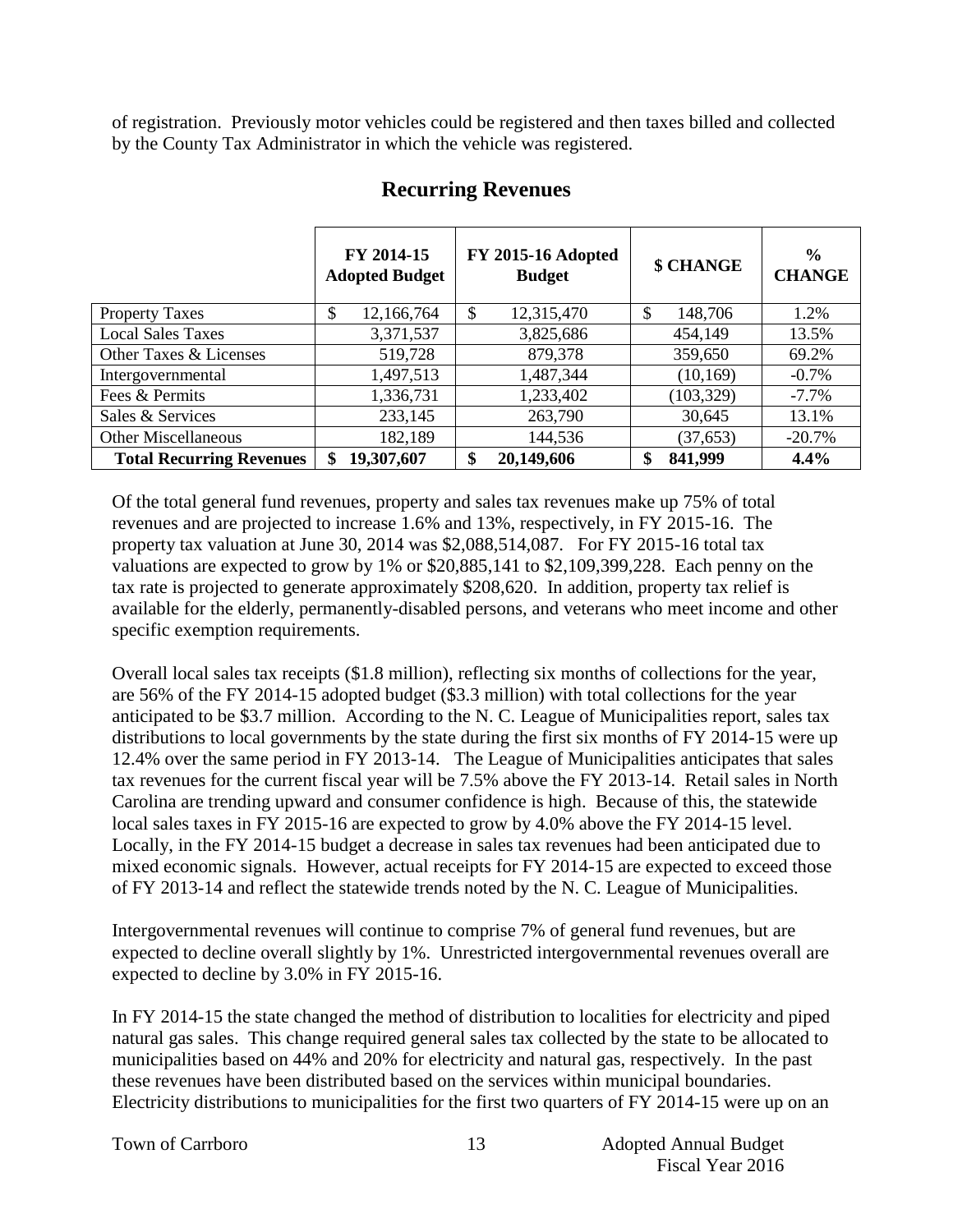average of 37% from the prior year. Assuming this trend continues electricity franchise revenues may increase by 30% over FY 2013-14. Based on this short trend and lack of data under the new method of distribution, it is difficult to make projections for the coming year. Nevertheless, the N. C. League of Municipalities is projecting a statewide growth of 2% for electricity sales tax.

Piped natural gas, as with electricity sales, is being distributed to municipalities under a new formula. For the first two quarters of FY 2014-15 total distributions statewide were up roughly 8.6%. Given the sensitivity of natural gas taxes to temperatures, along with the number of amended returns filed with the state during the first two quarter of FY 2014-15, it is difficult at projected distributions for the remainder of the year. The N. C. League of Municipalities has projected that statewide distributions to municipalities for FY 2014-15 will be 35% lower than FY 2013-14. For FY 2015-16 the projection is a decrease of 2% in natural gas tax revenues from the current fiscal year.

Telecommunications Sales Tax revenues for the first half of FY 201-15 are down a little over 1% from FY 2013-14. These revenues are being affected by cable and satellite competition with internet based programs. For FY 2014-15 revenues statewide are expected to be 1% below the prior year. For FY 2015-16 these revenues are expected to decrease by 3%.

Local Video Programming revenue distributions statewide have been 4% above FY 2013-14 at this time last year. According to the N. C. League of Municipalities, if this trend holds it will be the first increase in these revenues since FY 2011-12. This trend seems to run counter to the many trends in the cable and satellite television industry. For 2014-15 statewide video programming revenues are projected to be 1.5% above the FY 2013-14 level. However, they are expected to decrease by 2.0% statewide in FY 2015-16 according to the N. C. League of Municipalities. Unfortunately, in Carrboro the video programming revenue trend does not seem to be comparable with the statewide one. Revenues for the first half of the current fiscal year are 17% of the \$173,136 adopted budget. Based on this, the Town's population mix, and past trends, we expect video programming revenues to continue to decline.

In the past unrestricted intergovernmental revenues from the beer and wine tax distributions have been under budgeted. Based on historical trends and the opening of new outlets, these revenues are expected to increase significantly. We have made adjustments in the FY 2015-16 budget to bring these revenues in line with past actual revenues.

#### **OTHER FINANCING**

Other financing sources in the General Fund include inter-fund transfers, installment financing and fund balance appropriation. Revenues from other financing sources in FY 2015-16 total \$1,423,041. This is a decrease of \$583,155 or 29% reduction over the adopted FY 2014-15 budget.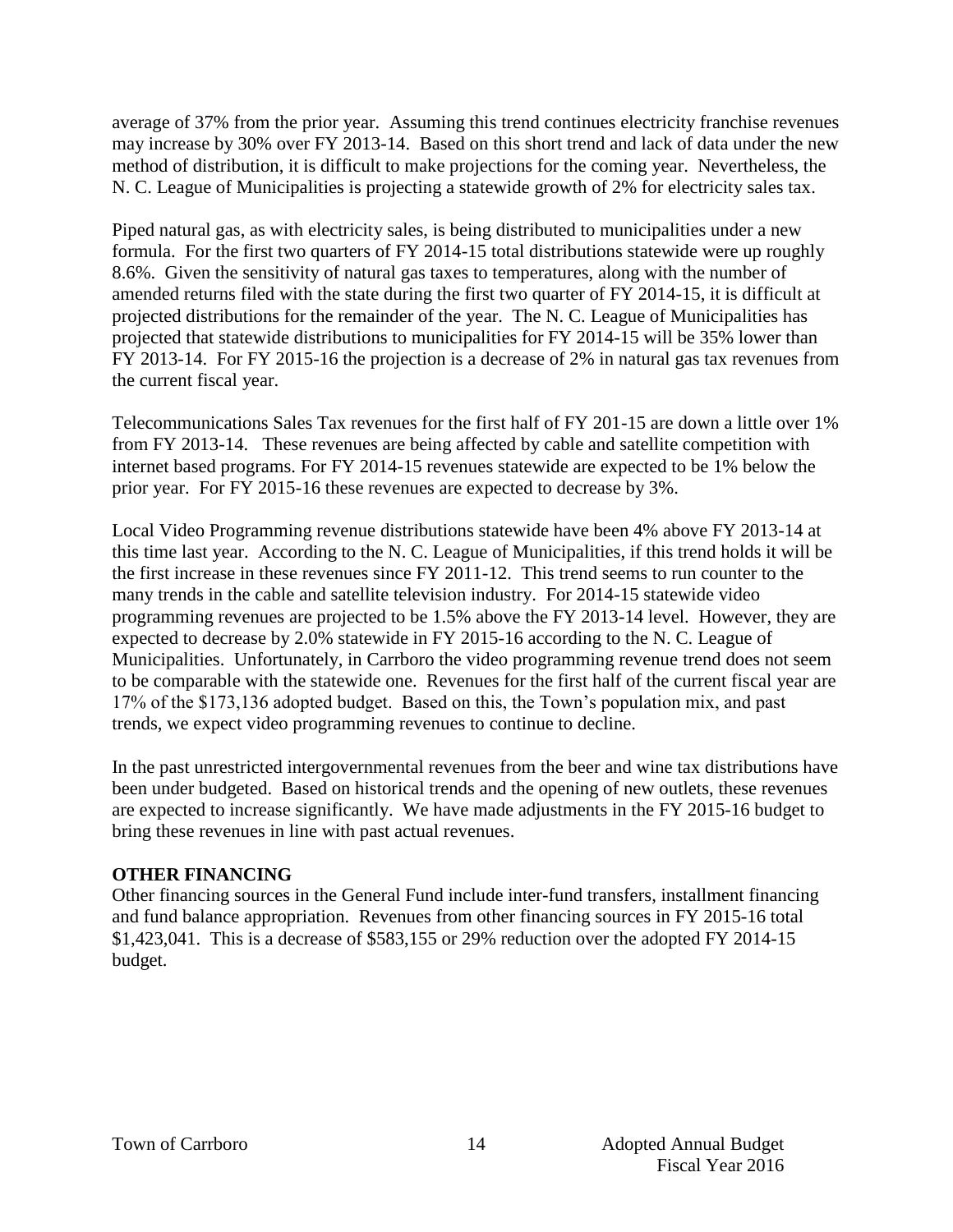|                              | FY 2014-15<br><b>Adopted Budget</b> | FY 2015-16<br><b>Adopted Budget</b> | \$ CHANGE        | $\frac{0}{0}$<br><b>CHANGE</b> |
|------------------------------|-------------------------------------|-------------------------------------|------------------|--------------------------------|
| Inter-fund Transfers         | 176,945                             | \$<br>176,945                       | \$               | $0.0\%$                        |
| <b>Installment Financing</b> | 745,176                             | \$<br>621,180                       | (123,996)        | $-16.6%$                       |
| <b>Fund Balance</b>          | 1,084,075                           | \$<br>624,916                       | (459, 159)       | $-42.4%$                       |
| <b>Total Other Financing</b> | \$<br>2,006,196                     | \$<br>1,423,041                     | \$<br>(583, 155) | $-29.1%$                       |

#### **OTHER FINANCING FY 2015-16**

The transfer from the Capital Reserve Fund of \$176,945 is to partially offset the debt service for the construction of fire station #2 and acquisition of a fire truck.

Installment financing that is used to acquire vehicles and equipment will be \$123,996 less than that in FY 2014-15. In FY 2015-16 this financing will be used to purchase of five police patrol vehicles, one tractor boom movers, one sweeper truck and a tractor edger mower. The Town's general goal is to maintain installment financing at the same level from year to year in order to control financing costs. The estimated debt service cost for borrowing these funds is \$32,481 for 5 years (assumes a 2.5% annual interest rate).

Fund balance use is reduced significantly from FY 2014-15 and represents 2.8% of total revenues. The Town's policy is to limit fund balance use to more than 10%.



#### **FY 2015-16 GENERAL FUND - ALL REVENUES (Percent of Total) \$21,572,647**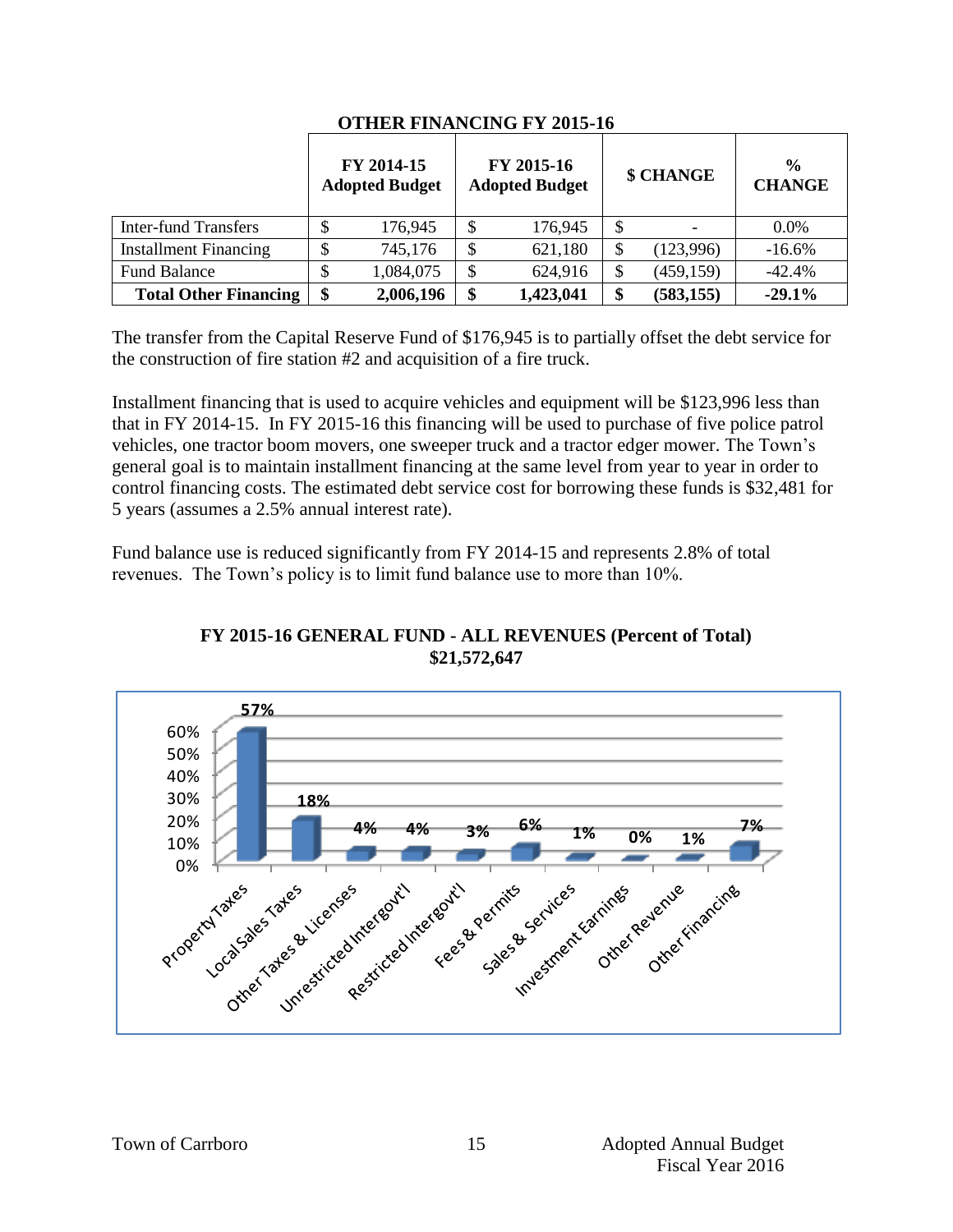#### **EXPENDITURES**

For FY 2015-16 total operating expenses increase by 1.2% to a total of \$21,572,647. Personnel costs account for 55% of the total budget with operations and capital outlays comprising 41% and 3%, respectively. Personnel costs are basically flat due to not funding vacant positions. Operations cost increase 6.7%. Capital outlays decrease 30% due to the deferral of some major equipment purchases.

| <b>EXPENDITURE</b>    | FY 2014-15<br><b>ADOPTED</b><br><b>BUDGET</b> | FY 2015-16<br><b>ADOPTED</b><br><b>BUDGET</b> | \$ CHANGE | $\frac{6}{9}$<br><b>CHANGE</b> |
|-----------------------|-----------------------------------------------|-----------------------------------------------|-----------|--------------------------------|
| <b>PERSONNEL</b>      | \$11,913,300                                  | \$11,918,907                                  | \$5,607   | $0.0\%$                        |
| <b>OPERATIONS</b>     | 8,383,607                                     | 8,942,810                                     | 559,203   | $6.7\%$                        |
| <b>CAPITAL OUTLAY</b> | 1,016,896                                     | 710,930                                       | (305,966) | $-30.1%$                       |
| <b>TOTAL</b>          | \$21,313,803                                  | \$21,572,647                                  | \$258,844 | $1.2\%$                        |

#### **PERSONNEL**

Factors that affect personnel cost include: a) 2% across the board pay adjustment provided to permanent employees and fixed dollar amount for merit pay in FY 2014-15; b) proposed 2% across the board pay adjustment for employees in FY 2015-16; and c) projected 20% increase in health insurance premiums. Funds to cover the proposed across the board pay adjustments and health insurance premium increases have been budgeted in Non-Departmental.

Contribution rates for the Local Government Employees' Retirement System (LGERS) are expected to be 6.67% for general employees and 7.15% for law enforcement officers in FY 2015-16. These rates are reduced from the FY 2014-15 rates. Should the North Carolina General Assembly decided to provide a COLA increase to retirees, these rates may go up.

The Town will not provide merit pay for employees in FY 2015-16. When the Board of Aldermen approved the pay-for-performance plan, it was understood that performance pay amounts may vary from year to year depending on budget availability and labor market conditions. The Town will, however, continue its implementation of the minimum housing wage strategy to provide employees a salary equal to or greater than the Minimum Housing Wage of \$31,158. In FY2014-15 the Town had fifteen positions earning less than the housing wage. Through a combination of COLA and Merit pay seven of these positions have a salary greater than the minimum housing wage. In FY 2015-16 the Town proposes to bring four more position to or above the minimum housing wage through a combination of COLA and Housing Wage Adjustment.

For FY 2015-16 total full-time equivalent positions increase from 158 to 158.5. Two part-time administrative positions (one in finance; and one in recreation and parks) will be converted to full-time. A full-time position in planning has been converted to a part-time GIS position.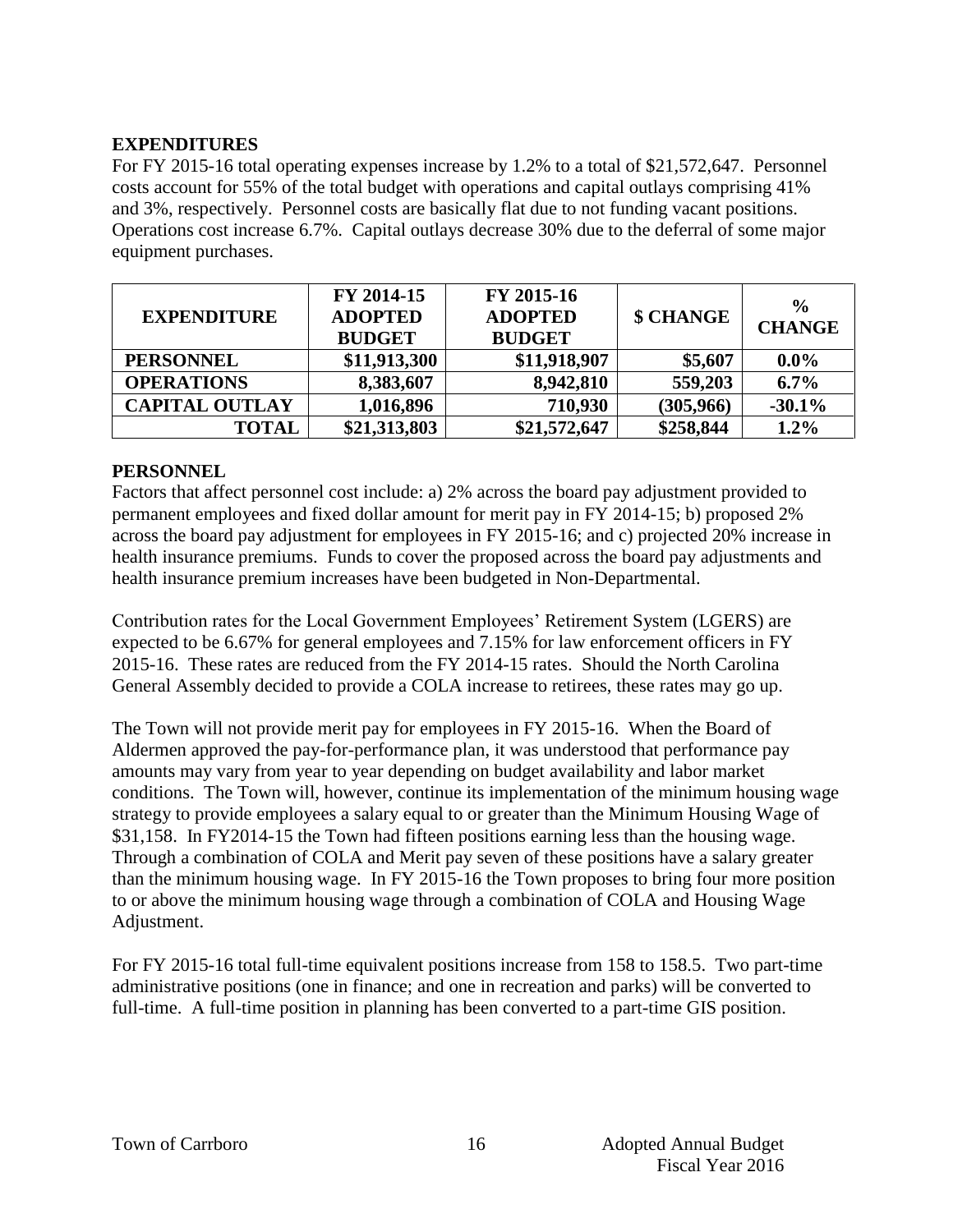

### **FY 2015-16 Pay and Benefits**

#### **OPERATIONS EXPENSES**

Operating expenses in the General Fund is \$559,203 or 6.7% more than last year. In addition to maintaining the existing services, funds are budgeted for new activities, including: acquisition of development services permitting software; providing additional funds for a parking study (\$45,000); comprehensive solid waste study (\$50,000), and evaluating options for storm water management and flooding mitigation.

#### **CAPITAL OUTLAY**

Capital outlays will decrease by 30% from \$1,016,896 to \$710,930 in FY 2015-16. In addition to vehicles and equipment purchases, capital outlays include: resurfacing of public works' yard; acquisition of equipment for snow/ice removal on sidewalks; installation of air conditioner in server room at Century Center; and acquisition of body worn cameras for police officers.

Based on the CIP, a total of \$1.1 million for vehicles and equipment was requested by departments for FY 2015-16. After re-prioritizing, these requests were reduced to a total of \$621,180 for the following departments.

| <b>Department</b>   | Vehicle                                       | Cost          |
|---------------------|-----------------------------------------------|---------------|
| Police              | Patrol Vehicle Replacements - 5 @ \$46,842    | 234,210       |
| <b>Public Works</b> | <b>Streets-New Holland Tractor Boom Mower</b> | 109,200       |
| <b>Public Works</b> | <b>Streets-Sweeper Truck</b>                  | 240,000       |
| <b>Public Works</b> | Ventrac Tractor Edger/72" Mower               | 37,770        |
|                     | <b>TOTAL</b>                                  | \$<br>621,180 |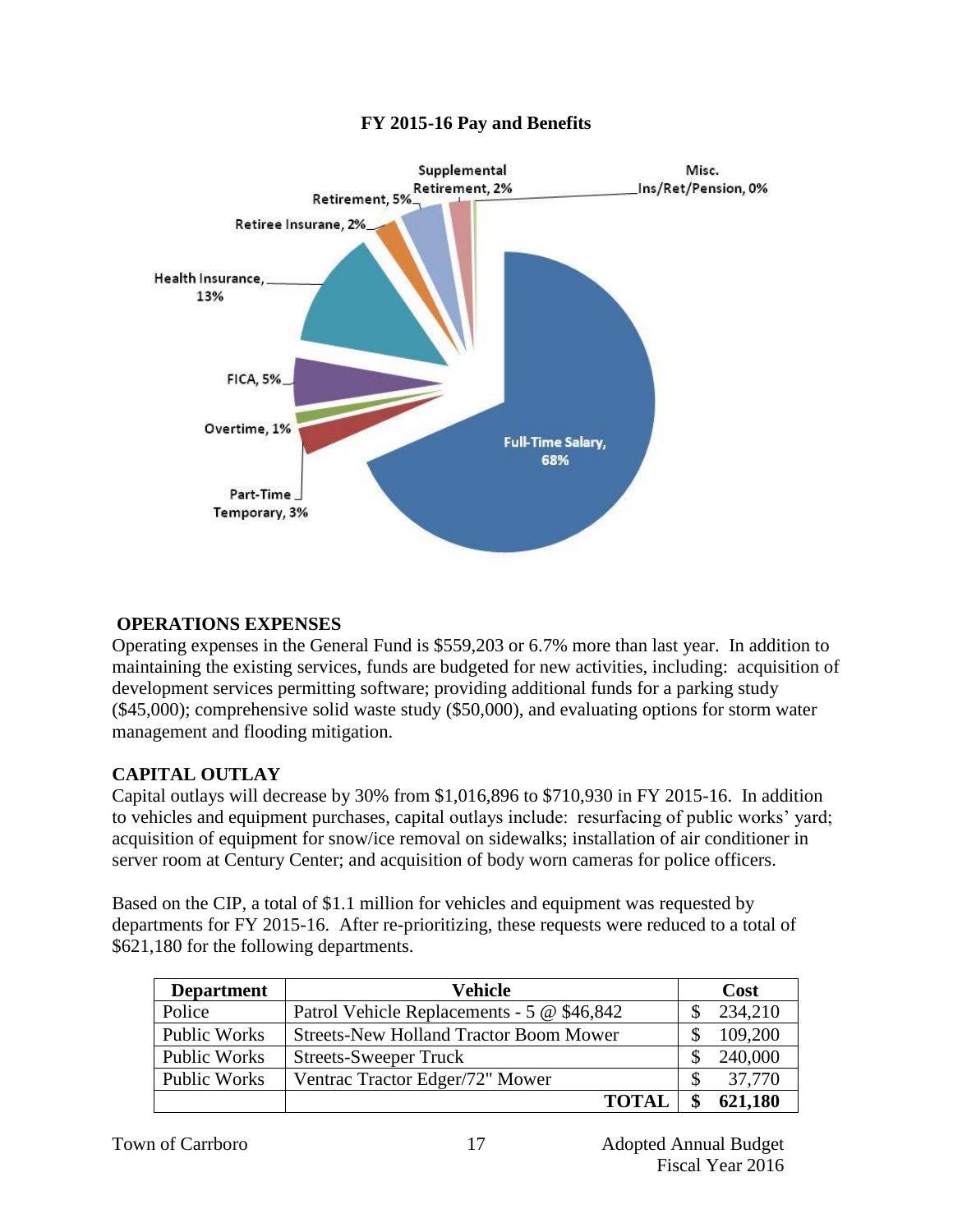As part of the Town's strategic energy and climate protection plan, police patrol vehicles will be equipped with a Havis Idle Manager. This will allow officers to operate mission critical electrical loads such as lights, radio, lap top and in-car video system without the engine running. This idle manager will also reduce unnecessary engine idling, save fuel, reduce wear and tear on engine, and reduce green house gas emissions.

Capital projects can affect all categories of spending in the operating budget, including personnel and operating costs in addition to capital outlay costs. Projects that are currently underway and to be completed within 1-2 years will generally not have an immediate impact on the operating budget due to their newness.

The Town Manager develops and maintains a six-year capital improvement program (CIP) plan that includes long-term maintenance, infrastructure needs and technology needed for the community. For FY 2015-16 through FY 2020-21 this plan totals \$49.3 million:

| <b>Type of Project</b>                |   | <b>Amount</b> | % of Total |
|---------------------------------------|---|---------------|------------|
| <b>Current Projects</b>               | S | 15,421,738    | 31.2%      |
| <b>Mandated Stormwater Management</b> |   | 3,881,198     | 7.9%       |
| Vehicles/Equipment                    |   | 6,492,393     | 13.2%      |
| Technology                            |   | 625,198       | 1.3%       |
| New Projects                          |   | 22,936,009    | 46.5%      |
| <b>TOTAL</b>                          |   | 49,356,536    | 100.0%     |

As part of the Town's Strategic Energy and Climate Protection Plan, capital projects are to be evaluated for energy savings which will reduce operating costs.

Funding to undertake all projects in the CIP over the next six years would be needed from the following sources:

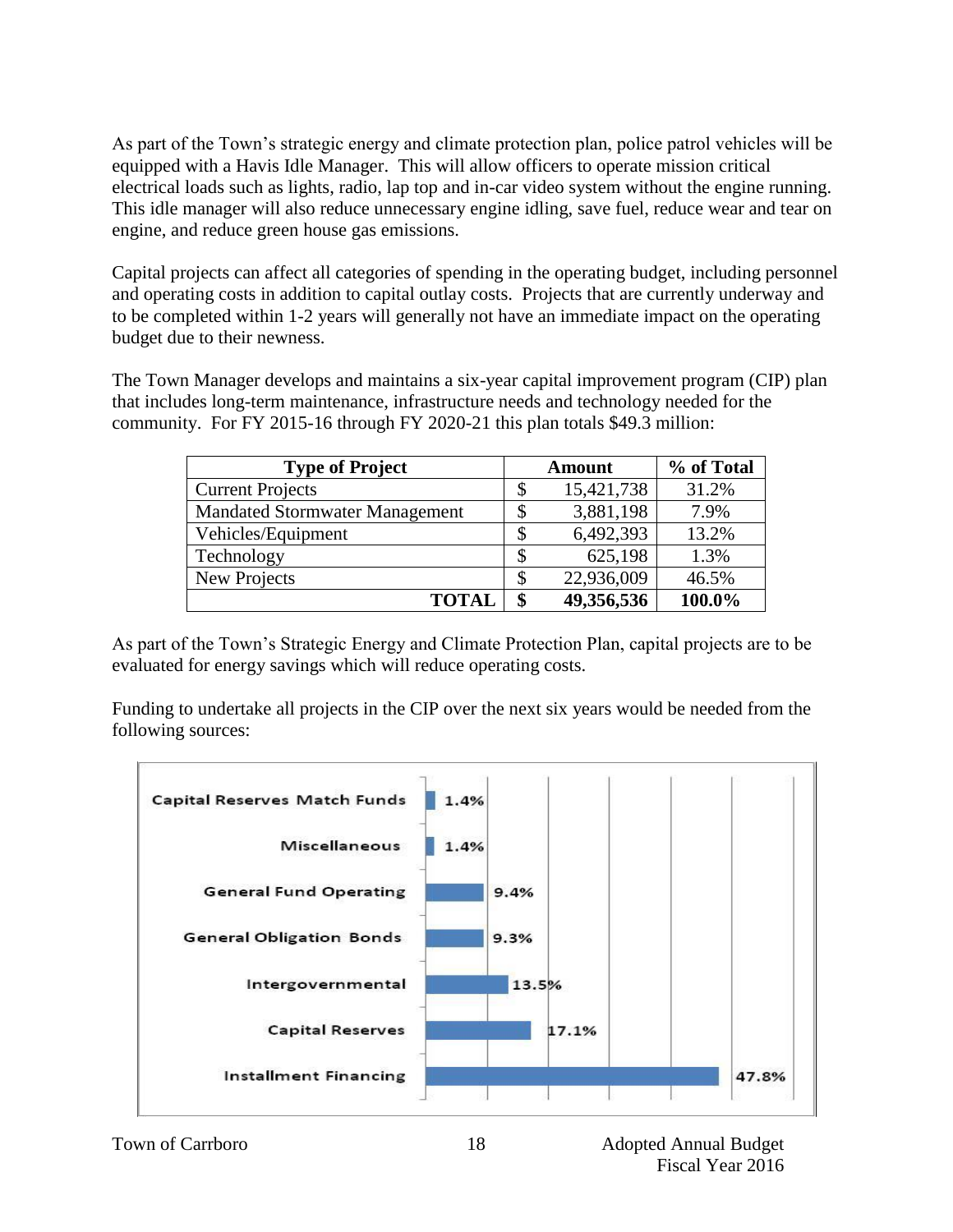Details of the CIP can be reviewed on the Town's web site at: [http://www.townofcarrboro.org/250/Financial-Documents.](http://www.townofcarrboro.org/250/Financial-Documents)

#### **SPECIAL REVENUE FUND**

While the general fund is the major operating budget for the Town, the annual budget includes the Special Revenue Fund and Capital Projects Fund. The Special Revenue Fund accounts for revenues and expenditures legally restricted or designated by the Board for specific program activities or services. Included in the Special Revenue Fund are: revolving loans for economic development or energy efficiency, business loan program, affordable housing, and grants administration. A major priority for the Special Revenue Fund is to fund the Affordable Housing Fund at a level equal to a penny of the Town's property tax rate in FY 2015-16. The total budget for the Special Revenue Fund in FY 2015-16 is \$775,506.

#### **CAPITAL PROJECTS FUND**

The Capital Projects Fund accounts for capital projects that are financed by the general obligation bonds, notes, other debt instruments and pay-go for the construction or acquisition of a capital asset. Included in the Capital Projects Fund are: capital projects, capital reserve, general obligation bonds for sidewalks and greenways, and payment in lieu.

Capital projects (i.e., those costing more than \$100,000 or take more than one year to complete) are generally established in the CIP and funds may be appropriated in the annual general fund operating budget based on affordability. Contingent upon fund balance ratios in the Town's general fund being within the stated policy goal of 22.5% to 35%, funds may be assigned or committed for funding through fund balance appropriation. At June 30, 2014, unassigned fund balance in the general fund exceeded 35% and the Town Manager, in accordance with Town policy, assigned \$2.0 million for future capital projects.

For FY 2015-16 the total Capital Project Fund budget is \$7.0 million. New projects identified for funding by appropriation of assigned fund balance are:

| Project                                         | Amount      |
|-------------------------------------------------|-------------|
| Anderson Park Fencing & Pavilion Replacement    | 156,880     |
| <b>Century Center HVAC</b>                      | 180,000     |
| <b>MLK Park Design</b>                          | 150,000     |
| <b>Police Body Worn Cameras</b>                 | 91,000      |
| <b>Development Services Permitting Software</b> | 230,000     |
| <b>Rogers Road Conduit</b>                      | 155,000     |
| <b>Town Commons Design</b>                      | 107,300     |
| Total                                           | \$1,070,180 |

In three years fire and police will need to replace all Motorola radios (136) at an estimated cost of \$819,000. To minimize the financial impact on the Town, the plan is to set aside \$273,000 of assigned fund balance in the Capital Reserve Fund over the next three years specifically to replace these radios.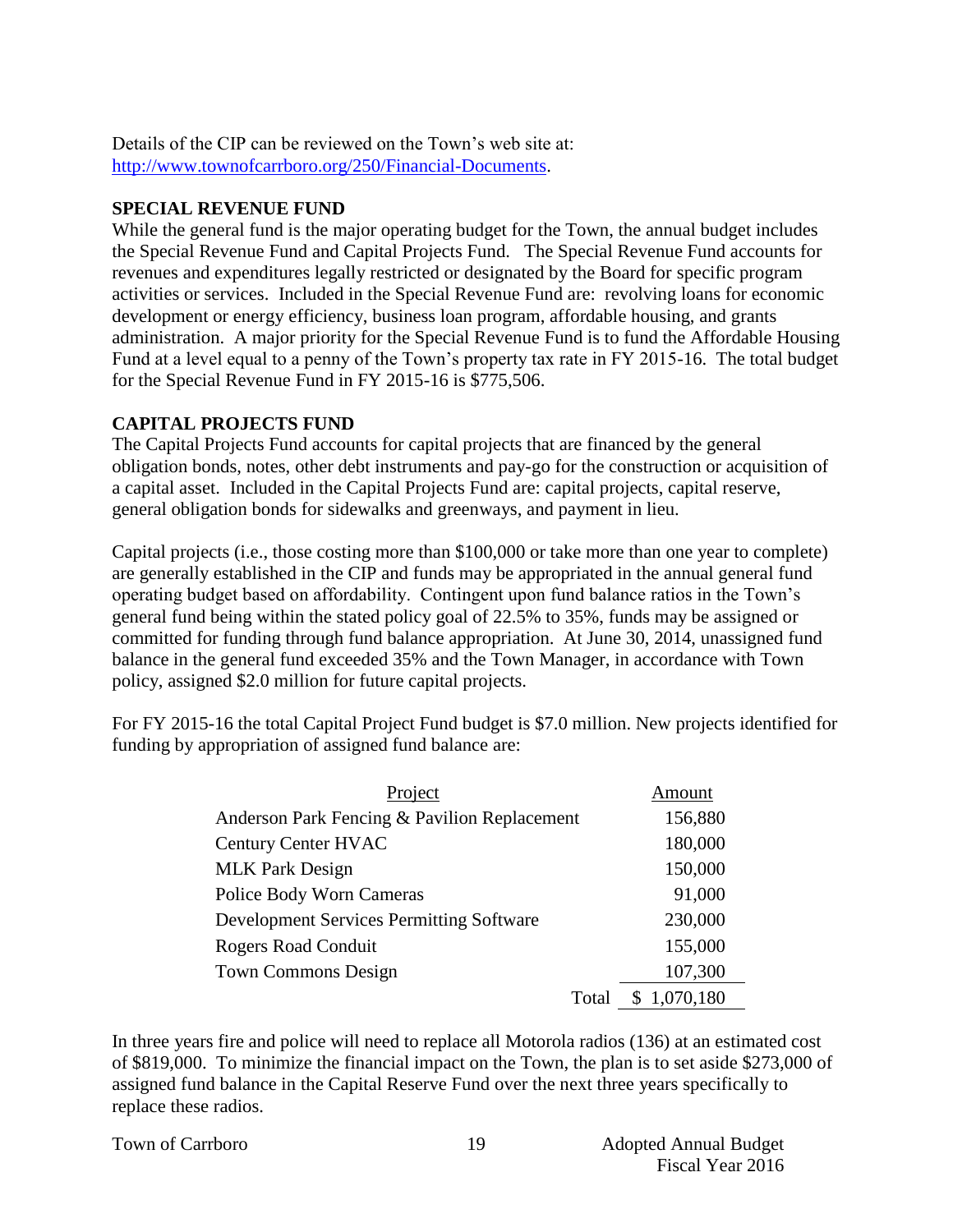Funds leftover from completed bond fund sidewalk projects are proposed for several projects to leverage state/federal funding. These projects are:

| Project                               |          |  | Amount  |
|---------------------------------------|----------|--|---------|
| <b>Jones Creek Design</b>             |          |  | 46,000  |
| Morgan Creek Phases 1 and 2           |          |  | 182,500 |
| S. Greensboro Sidewalk Phase I Design |          |  | 21,130  |
|                                       | Total \$ |  | 249,630 |

A transfer from the Capital Reserve Fund of \$176,945 is budgeted to offset debt service costs for the construction of fire station #2. This transfer is recognized as revenue to the general fund under Other Financing Sources with a corresponding expense budget in the debt service budget.

#### **CONCLUSION**

Economic conditions in North Carolina continue to be positive with low unemployment rate, increased taxable sales and increased employment in the construction industry. Total nonfarem employment has increased above last year's level. The professional and business services sector continues its rapid growth.

Locally, economic improvements are reflected in the low unemployment rate, taxable sales and increased value of commercial building permits. Town revenues are projected to meet budget for the year ending June 30, 2015. The overall revenue outlook for FY 2015-16 is expected to be 1.2% above FY 2013-14. Recurring revenues which represent 93% of the total general fund budget are projected to grow by 4.4% in FY 2015-16.

Despite these positive economic signs and trends, there is concern about pending legislation in the North Carolina General Assembly that could affect the future revenue of municipalities. Of particular concern for local governments is the proposed redistribution of local sales tax based on per capita basis rather than sales point of origin

The method of distribution of electricity and piped natural gas sales taxes to localities changed in FY 2015-16 with no guarantee of a hold harmless. It will be several years before revenue streams become clear under this new distribution method which may present changes to projecting annual revenues. We must continue to monitor and evaluate the potential impact of any proposed tax reforms that may be enacted by the North Carolina General Assembly.

The Town has begun to implement its strategic energy and climate protection plan with the goal of not only saving energy, but to reduce operating costs as well. All capital projects, including vehicles and equipment, will be considered for energy saving measures that will also lead to reduced operating costs. As in the past, all investments in capital equipment will be scrutinized from a cost-benefit analysis and to gain maximum use of the asset to the fullest extent possible.

Careful and balanced choices are presented in the FY 2015-16 budget that provide for continued delivery of quality services, carrying out Board priorities, acquiring needed capital items, and adjusting the compensation for Town's employees.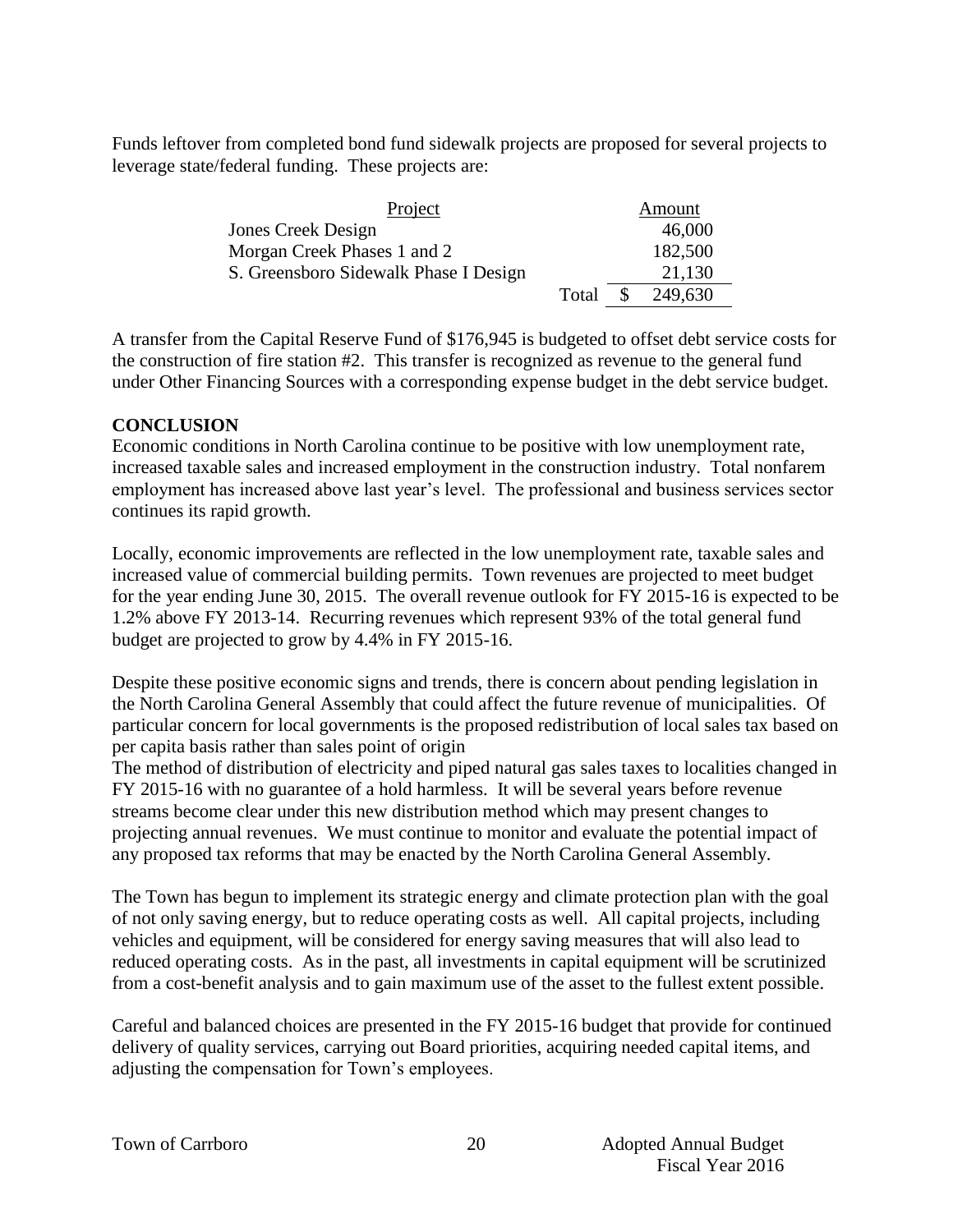|                                  | <b>General Fund</b> | <b>Special</b><br><b>Revenue</b><br><b>Funds</b> | <b>Capital Funds</b> | <b>Total All</b><br><b>Funds</b> |
|----------------------------------|---------------------|--------------------------------------------------|----------------------|----------------------------------|
| Ad Valorem Tax                   | \$12,315,470        |                                                  |                      | \$<br>12,315,470                 |
| <b>Local Sales Tax</b>           | \$3,825,686         |                                                  |                      | \$<br>3,825,686                  |
| <b>Other Taxes/Licenses</b>      | \$879,378           |                                                  |                      | \$<br>879,378                    |
| Unrestricted Intergovernmental   | \$875,593           |                                                  |                      | \$<br>875,593                    |
| Restricted Intergovernmental     | \$611,751           | \$<br>162,237                                    | \$<br>1,231,891      | \$<br>2,005,879                  |
| Fees and Permits                 | \$1,233,402         |                                                  |                      | \$<br>1,233,402                  |
| Sales and Services               | \$263,790           |                                                  |                      | \$<br>263,790                    |
| <b>Investment Earnings</b>       | \$1,078             | $\mathcal{S}$<br>7,009                           | \$<br>9,555          | \$<br>17,642                     |
| <b>Other Revenues</b>            | \$143,459           | \$<br>429,522                                    | \$<br>139,373        | \$<br>712,354                    |
| <b>Other Financing Sources</b>   | \$798,125           | \$<br>26,300                                     | \$<br>1,391,903      | \$<br>2,216,328                  |
| <b>Fund Balance Appropriated</b> | \$624,916           | \$<br>150,438                                    | \$<br>4,292,660      | \$<br>5,054,907                  |
| <b>Total Budgeted Revenues</b>   | \$21,572,647        | 775,506<br>\$                                    | \$<br>7,065,382      | 29,413,535<br>\$                 |

## **Revenue Summary - All Funds by Fund Type**

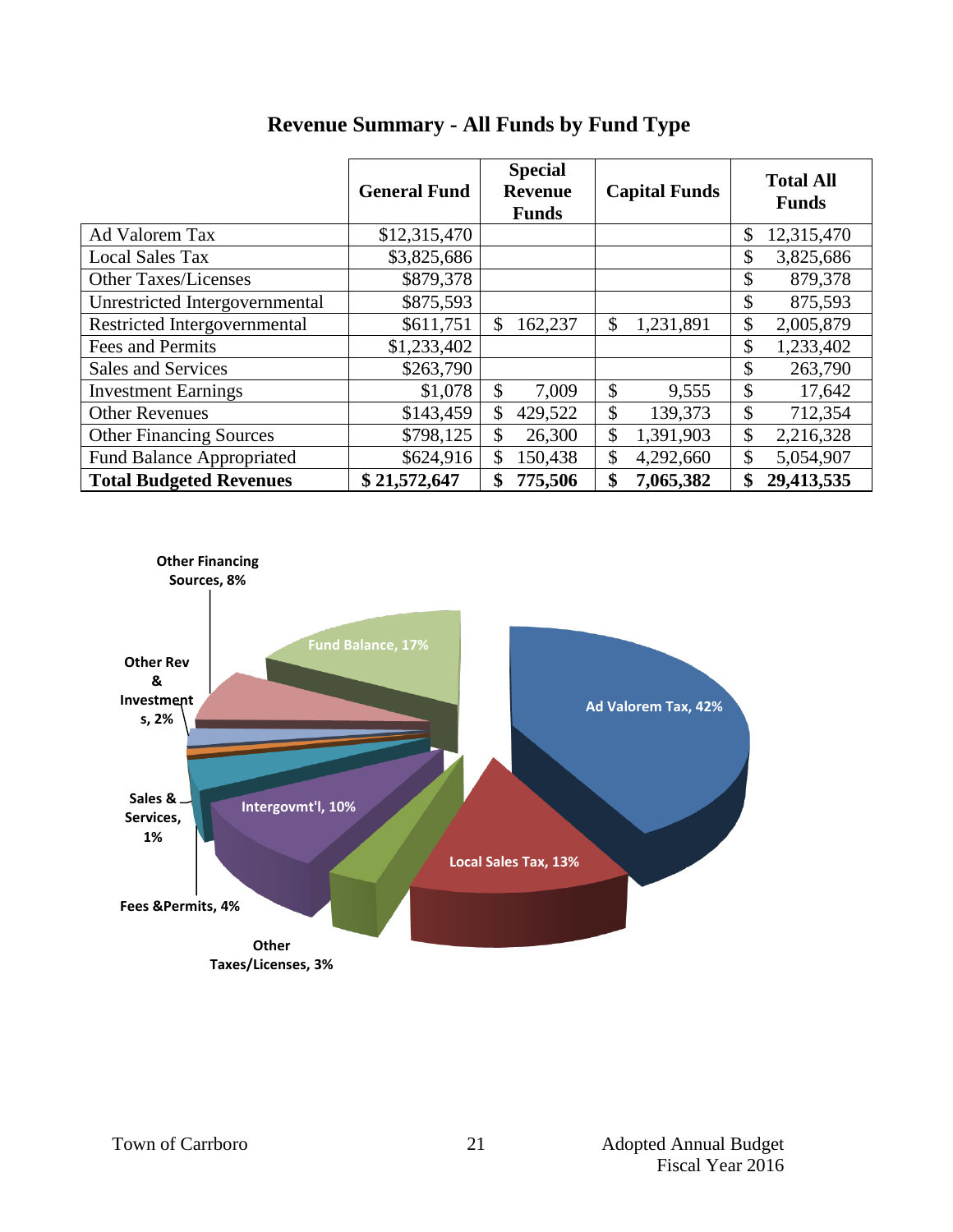|                                              | <b>General Fund</b> | <b>Special</b><br><b>Revenue</b><br><b>Funds</b> | <b>Capital Funds</b>           | <b>Total All Funds</b> |
|----------------------------------------------|---------------------|--------------------------------------------------|--------------------------------|------------------------|
| Mayor and Board of Aldermen                  | \$<br>282,660       |                                                  | \$<br>$\overline{\phantom{a}}$ | \$<br>282,660          |
| <b>Advisory Boards</b>                       | \$<br>17,050        |                                                  |                                | \$<br>17,050           |
| <b>Governance Support</b>                    | \$<br>554,856       |                                                  |                                | \$<br>554,856          |
| <b>Town Manager</b>                          | \$<br>359,005       |                                                  |                                | \$<br>359,005          |
| <b>Economic and Community</b><br>Development | \$<br>207,455       | $\mathbb{S}$<br>651,909                          | \$                             | \$<br>859,364          |
| <b>Town Clerk</b>                            | \$<br>130,016       |                                                  |                                | \$<br>130,016          |
| <b>Management Services</b>                   | \$<br>1,080,497     |                                                  |                                | \$<br>1,080,497        |
| <b>Human Resources</b>                       | \$<br>544,594       |                                                  |                                | \$<br>544,594          |
| <b>Information Technology</b>                | \$<br>1,256,729     |                                                  | \$<br>403,216                  | \$<br>1,659,945        |
| Police                                       | \$<br>3,710,188     |                                                  | \$<br>91,000                   | \$<br>3,801,188        |
| Fire                                         | \$<br>2,731,875     | \$                                               | \$                             | \$<br>2,731,875        |
| Planning                                     | \$<br>1,350,247     | \$                                               | \$<br>1,068,755                | \$<br>2,419,002        |
| Transportation                               | \$<br>1,540,288     |                                                  | \$                             | \$<br>1,540,288        |
| <b>Public Works</b>                          | \$<br>4,172,185     | \$<br>97,297                                     | \$<br>3,011,781                | \$<br>7,281,263        |
| Parks and Recreation                         | \$<br>1,638,233     | \$<br>26,300                                     | \$<br>982,292                  | \$<br>2,646,825        |
| Non-departmental                             | \$<br>827,009       |                                                  | \$<br>1,508,338                | \$<br>2,335,347        |
| Debt Service                                 | \$<br>1,169,760     |                                                  | \$                             | \$<br>1,169,760        |
| <b>Total Budgeted Expenditures</b>           | \$21,572,647        | \$<br>775,506                                    | \$<br>7,065,382                | \$<br>29,413,535       |

## **Expense Summary - All Funds by Fund Type**

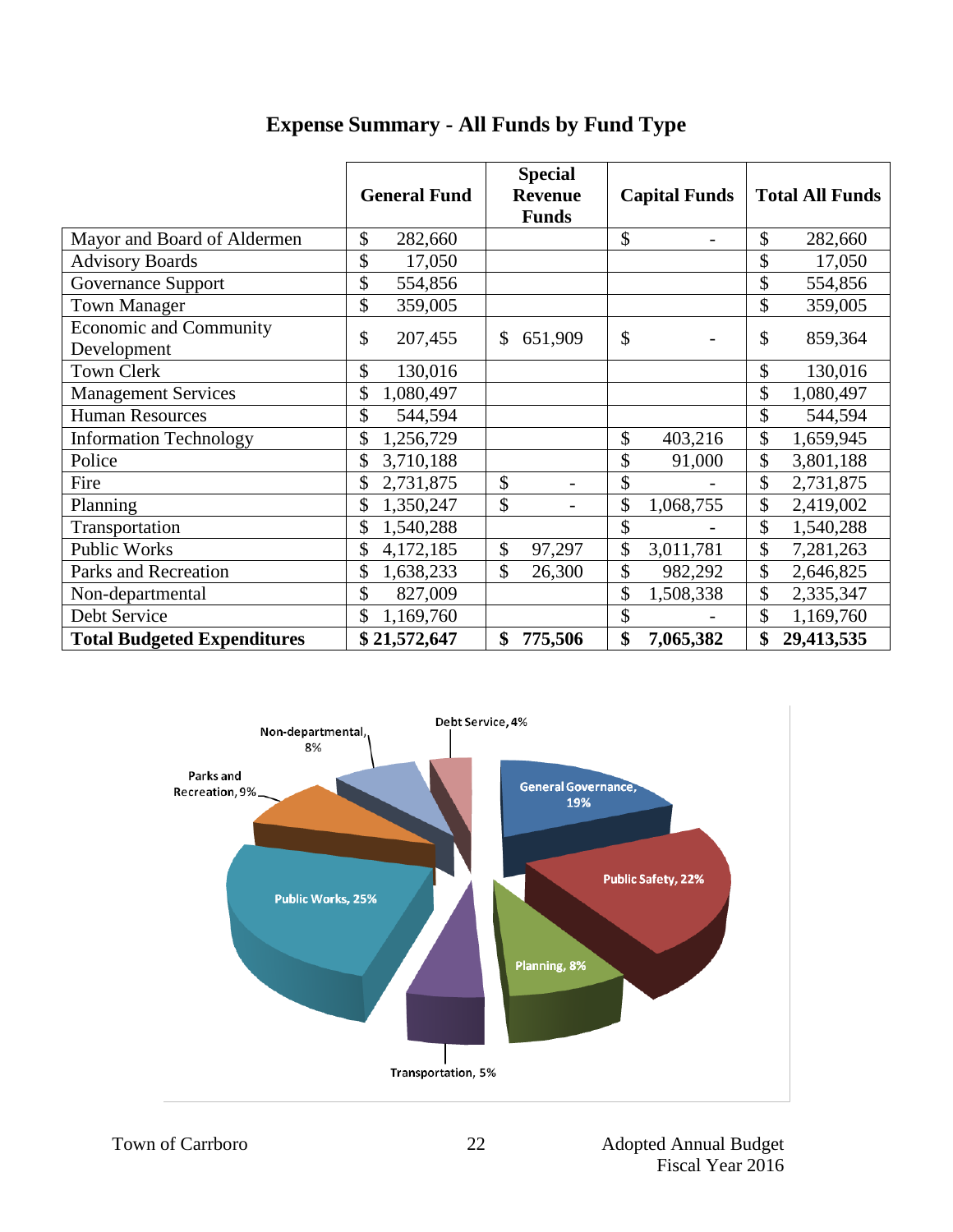MOTION WAS MADE BY ALDERMAN CHANEY, SECONDED BY ALDERMAN GIST TO APPROVE THE ORDINANCE BELOW:

## **ANNUAL BUDGET ORDINANCE Town of Carrboro, North Carolina FY 2015-16 Ordinance No. 16/2014-15**

WHEREAS, the recommended budget for FY 2015-16 was submitted to the Board of Aldermen on May 5, 2015 by the Town Manager pursuant to G.S. 159-11 and filed with the Town Clerk pursuant to G.S. 159-12;

WHEREAS, on May 26, 2015, the Board of Aldermen held a public hearing on the budget pursuant to G.S. 159-12;

WHEREAS, on June 16, 2015, the Board of Aldermen adopted a budget ordinance making appropriations and levying taxes in such sums as the Board of Aldermen considers sufficient and proper in accordance with G.S. 159-13;

BE IT ORDAINED BY THE BOARD OF ALDERMEN OF THE TOWN OF CARRBORO, NORTH CAROLINA:

**Section 1.** The following amounts are hereby appropriated for the operation of the Town of Carrboro and its activities for the fiscal year beginning July 1, 2015 and ending June 30, 2016, according to the following schedules.

#### **SCHEDULE A - GENERAL FUND**

| <b>GENERAL GOVERNMENT</b>        |                 | \$<br>4,432,862 |
|----------------------------------|-----------------|-----------------|
| Mayor & Board of Alderman        | \$<br>282,660   |                 |
| <b>Advisory Boards</b>           | \$<br>17,050    |                 |
| Governance Support               | \$<br>554,856   |                 |
| <b>Town Manager</b>              | \$<br>359,005   |                 |
| Economic & Community Development | \$<br>207,455   |                 |
| <b>Town Clerk</b>                | \$<br>130,016   |                 |
| Finance                          | \$<br>1,080,497 |                 |
| <b>Human Resources</b>           | \$<br>544,594   |                 |
| <b>Information Technology</b>    | 1,256,729       |                 |
| <b>PUBLIC SAFETY</b>             |                 | \$<br>6,442,063 |
| Police                           | \$3,710,188     |                 |
| Fire                             | \$2,731,875     |                 |
| <b>PLANNING</b>                  |                 | \$<br>1,350,247 |
| <b>TRANSPORTATION</b>            |                 | \$<br>1,540,288 |
| <b>PUBLIC WORKS</b>              |                 | \$<br>4,172,185 |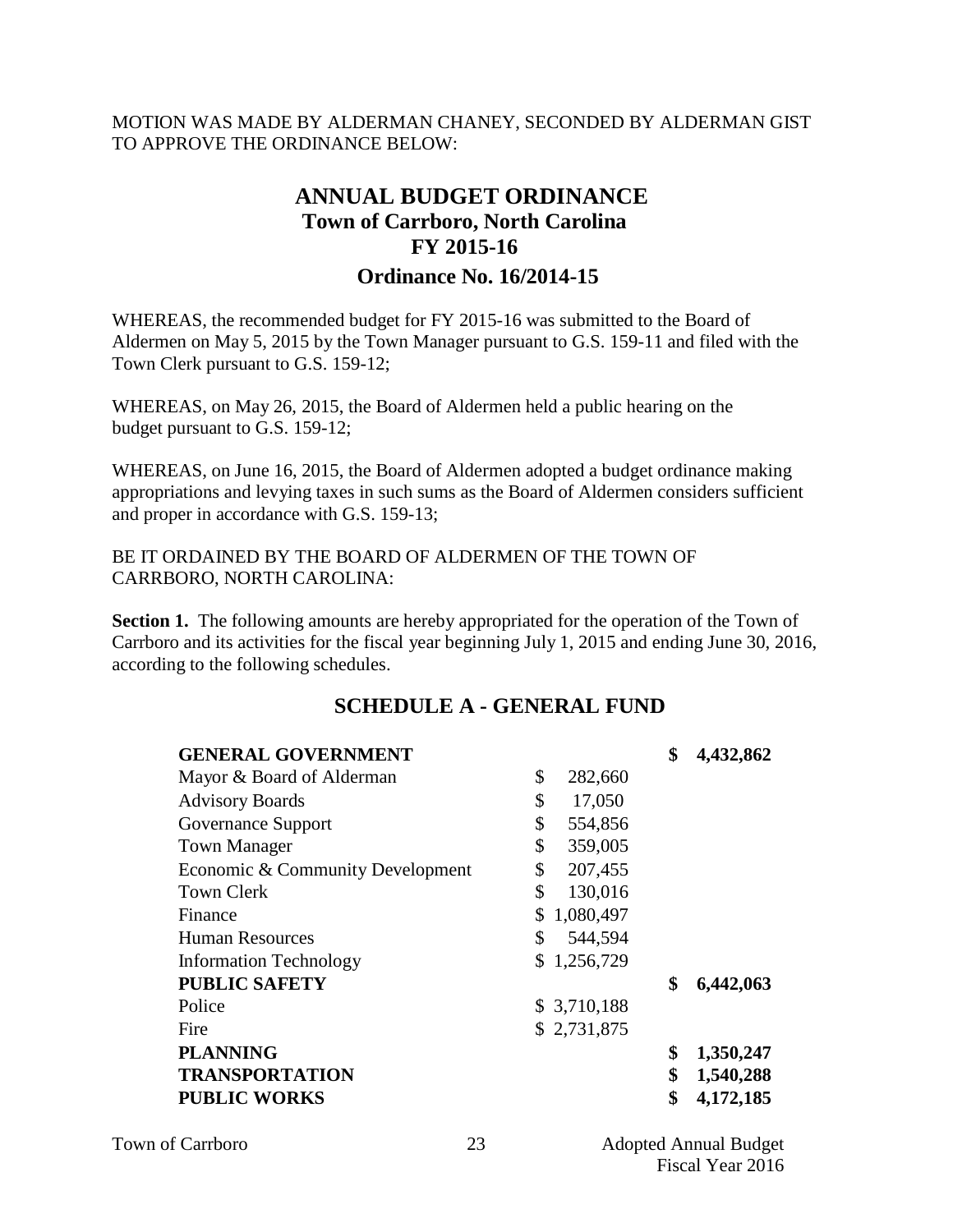| <b>PARKS &amp; RECREATION</b> | \$1,638,233 |
|-------------------------------|-------------|
| <b>NONDEPARTMENTAL</b>        | 827,009     |
| <b>DEBT SERVICE</b>           | 1,169,760   |
| <b>TOTAL GENERAL FUND</b>     | 21,572,647  |

#### **SCHEDULE B – CAPITAL RESERVE FUND**

| <b>Transfer to General Fund</b> |  | 176,945 |
|---------------------------------|--|---------|
|---------------------------------|--|---------|

**Section 2.** It is estimated that revenues from the following major sources will be available during the fiscal year beginning July 1, 2015 and ending June 30, 2016 to meet the foregoing schedules:

| Ad Valorem Tax                 | \$<br>12,315,470 |
|--------------------------------|------------------|
| <b>Local Sales Taxes</b>       | \$<br>3,825,686  |
| Other Taxes & Licenses         | \$<br>879,378    |
| Unrestricted Intergovernmental | \$<br>875,593    |
| Restricted Intergovernmental   | \$<br>611,751    |
| Fees & Permits                 | \$<br>1,233,402  |
| Sales & Services               | \$<br>263,790    |
| <b>Investment Earnings</b>     | \$<br>1,078      |
| <b>Other Revenue</b>           | \$<br>143,459    |
| <b>Other Financing</b>         | \$<br>1,423,041  |
| <b>TOTAL GENERAL FUND</b>      | \$<br>21,572,647 |

#### **SCHEDULE A - GENERAL FUND**

### **SCHEDULE B – CAPITAL RESERVE FUND**

Fund Balance Appropriated \$176,945

**Section 3.** Pursuant to GS 159-13.2, the Board of Aldermen may authorize and budget for capital projects and multi-year special revenue funds in its annual budget or project ordinance. The project ordinance authorizes all appropriations necessary for the completion of the projects.

**Section 4.** Charges for services and fees by Town Departments are levied in the amounts set forth in the Miscellaneous Fees and Charges Schedule.

**Section 5.** The following authorities shall apply:

a. The Town Manager can transfer funds between departments and functions within the General Fund for pay adjustments; service level benefits; law enforcement separation allowance; unemployment insurance; retiree, dependent, and permanent part-time health benefits; and, other purposes deemed necessary by the Town